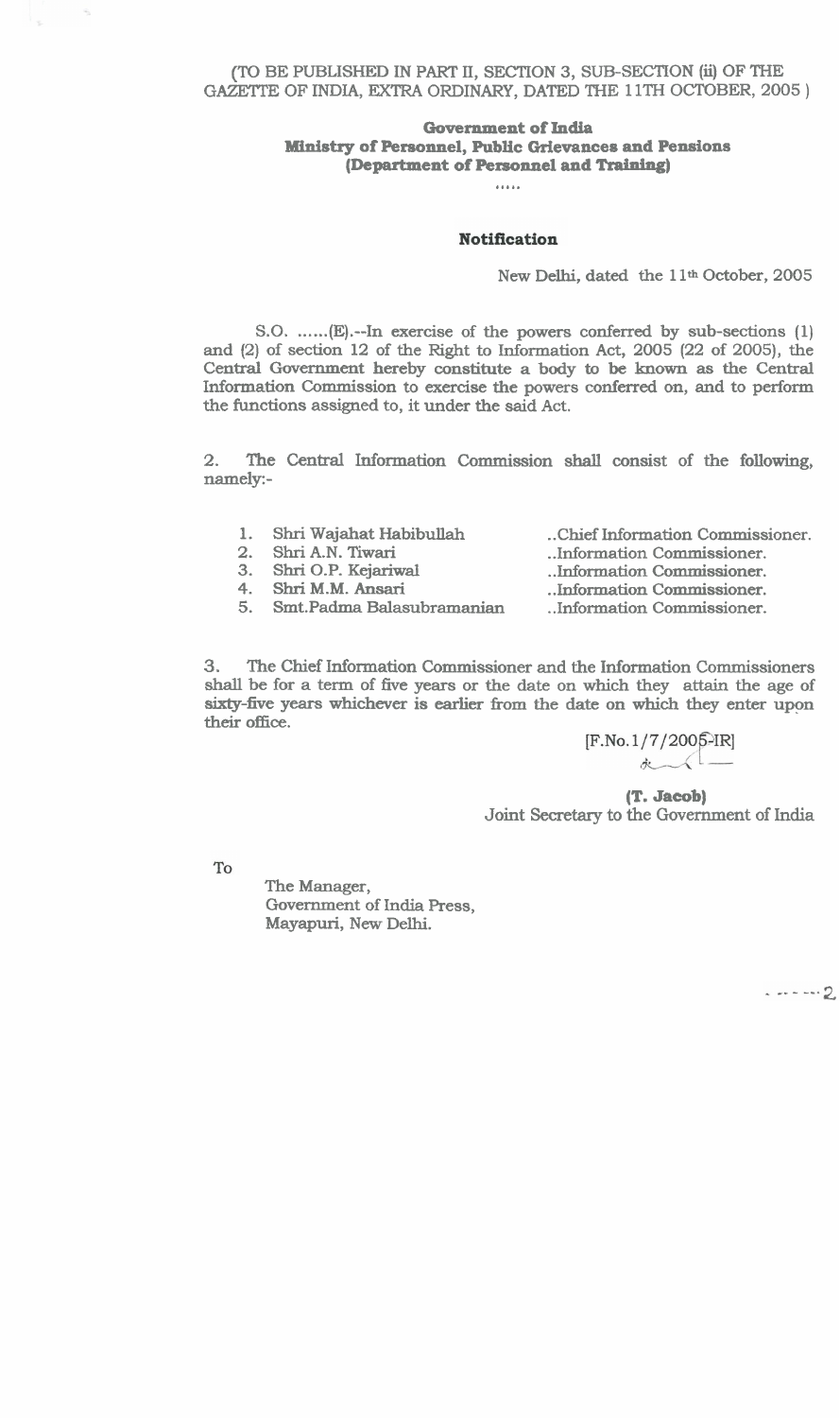### भारत सरकार

कार्मिक, लोक शिकायत तथा पेंशन मंत्रालय (कार्मिक और प्रशिक्षण विभाग)

### अधिसूचना

नई दिल्ली, दिनांक 11 अक्तूबर, 2005

सा.आ. ................ (अ.) .......... सूचना का अधिकार अधिनियम, 2005 (2005 का 22) की धारा 12 की उपधारा (1) और (2) द्वारा प्रदत्त शक्तियों का प्रयोग करते हुए, केन्द्र सरकार उपर्युक्त अधिनियम द्वारा प्रदत्त शक्तियों का प्रयोग करने और सौंपे गए कार्यों के निष्पादन हेतु एतद्द्वारा एक निकाय का गठन करती है जिसे केन्द्रीय सूचना आयोग के नाम से जाना जाएगा ।

 $2.$ केन्द्रीय सूचना आयोग का गठन निम्न प्रकार होगा, अर्थात्ः-

| 1. | श्री वज़ाहत हबीबुल्लाह       | मुख्य सूचना आयुक्त |
|----|------------------------------|--------------------|
| 2. | श्री ए.एन. तिवारी            | सूचना आयुक्त       |
| 3. | श्री ओ.पी. केजरीवाल          | सूचना आयुक्त       |
| 4. | श्री एम.एम. अंसारी           | सूचना आयुक्त       |
| 5. | श्रीमती पद्मा बालासुब्रमण्यन | सूचना आयुक्त       |

मुख्य सूचना आयुक्त और सूचना आयुक्तों का कार्यकाल उनके पदभार ग्रहण З. करने की तारीख से पाँच वर्ष तक अथवा उनके 65 वर्ष की आयु के होने की तारीख तक, इनमें से जो भी पहले हो, तक होगा ।

(फाइल संख्या 1/7/2005 - आई.आर.)

(टी. जैकब) भारत सरकार के संयुक्त सचिव

सेवा में,

प्रबंधक, भारत सरकार मुद्रणालय, मायापुरी, नई दिल्ली ।